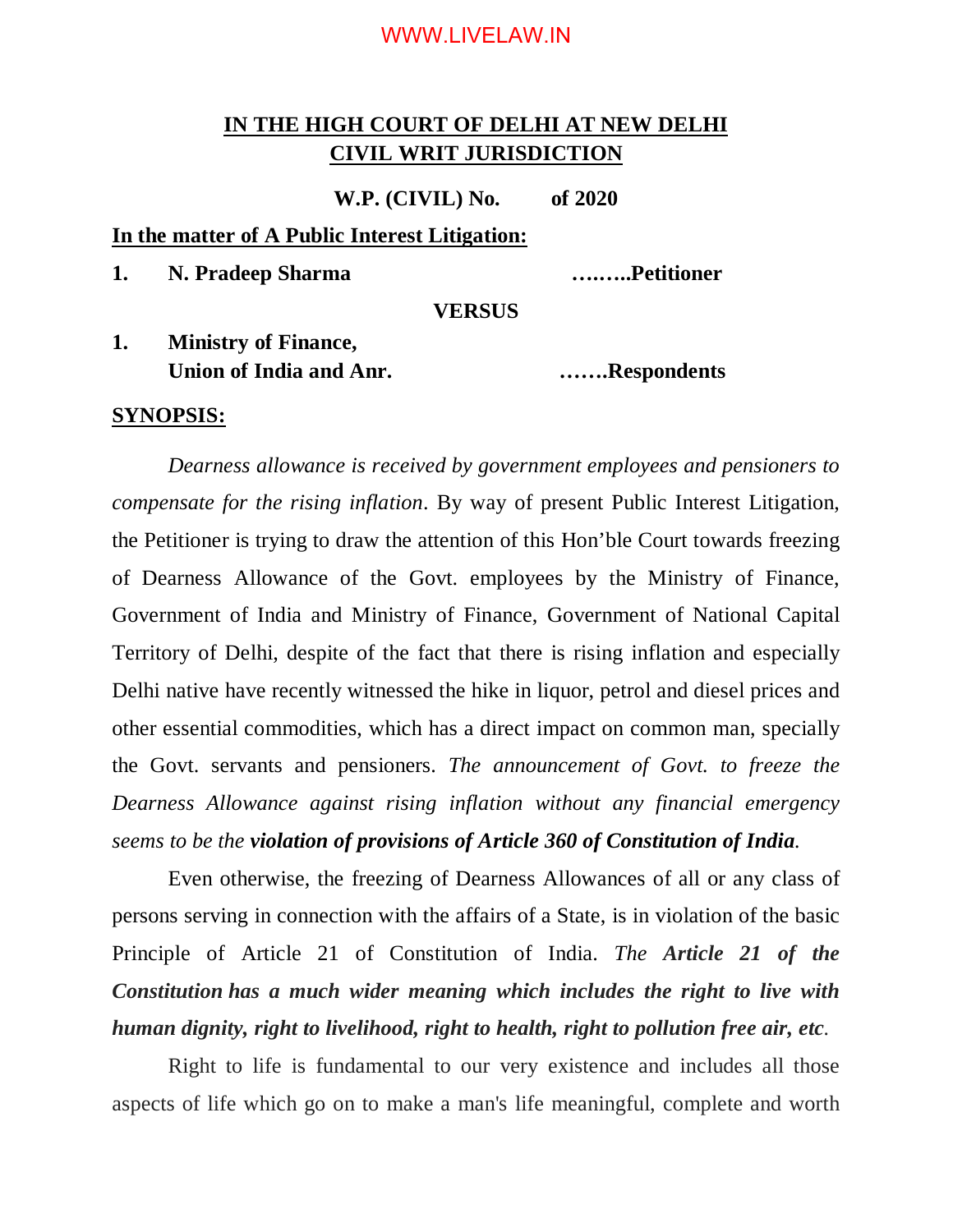### WWW.LIVELAW.IN

living. It is further stated that **right to receive salary is a property coming within the purview of Article 300A of the Constitution of India and the same can be deprived only by authority of law**, *the law means an Act of Parliament or an Act of Legislature. or at least a Rule having a statutory character.* That even otherwise, the **Disaster Management Act 2005 does not confer any power upon the Government to defer or deny salary at any time during a disaster**. It is a settled preposition that deferment of salary even for a day, amounts to denial and that the right to receive salary cannot be left to an uncertain date or an uncertain event at the whims and fancies of the Government.

Payment of salary and wages, to an employee is certainly not a matter of bounty. It is a right vested in every individual to receive it. It is also a statutory right as it flows from the Service Rules. **Right to receive salary with perks, every month, is part of the service conditions emanating from Article 309 of Constitution of India.**

It has come to the knowledge of the Petitioner by way of the office memorandum issued by Govt. of India and various e-news papers, Social media and TV news etc., regarding the hardship being faced by the various employees of Govt. of India or govt. of GNCTD that the enhanced Dearness allowance of 4% which was supposed to be given by various Govt. to its employees and its pensioners has been deferred till July 2021. The Finance Ministry decided to put on hold increment in dearness allowance (DA) for 50 lakh Central Government employees and 61 lakh pensioners till July 2021 due to the COVID-19 crisis. The Govt. of NCT of Delhi also followed the Centre order on DA and DR.

In order to meet out the present financial crisis if any, the reserve amount (Corpus) of approximately Rs. 3800 crore from PM National Relief Fund may be utilized. The overall corpus of PMNRF since it was established in 1948, stands at